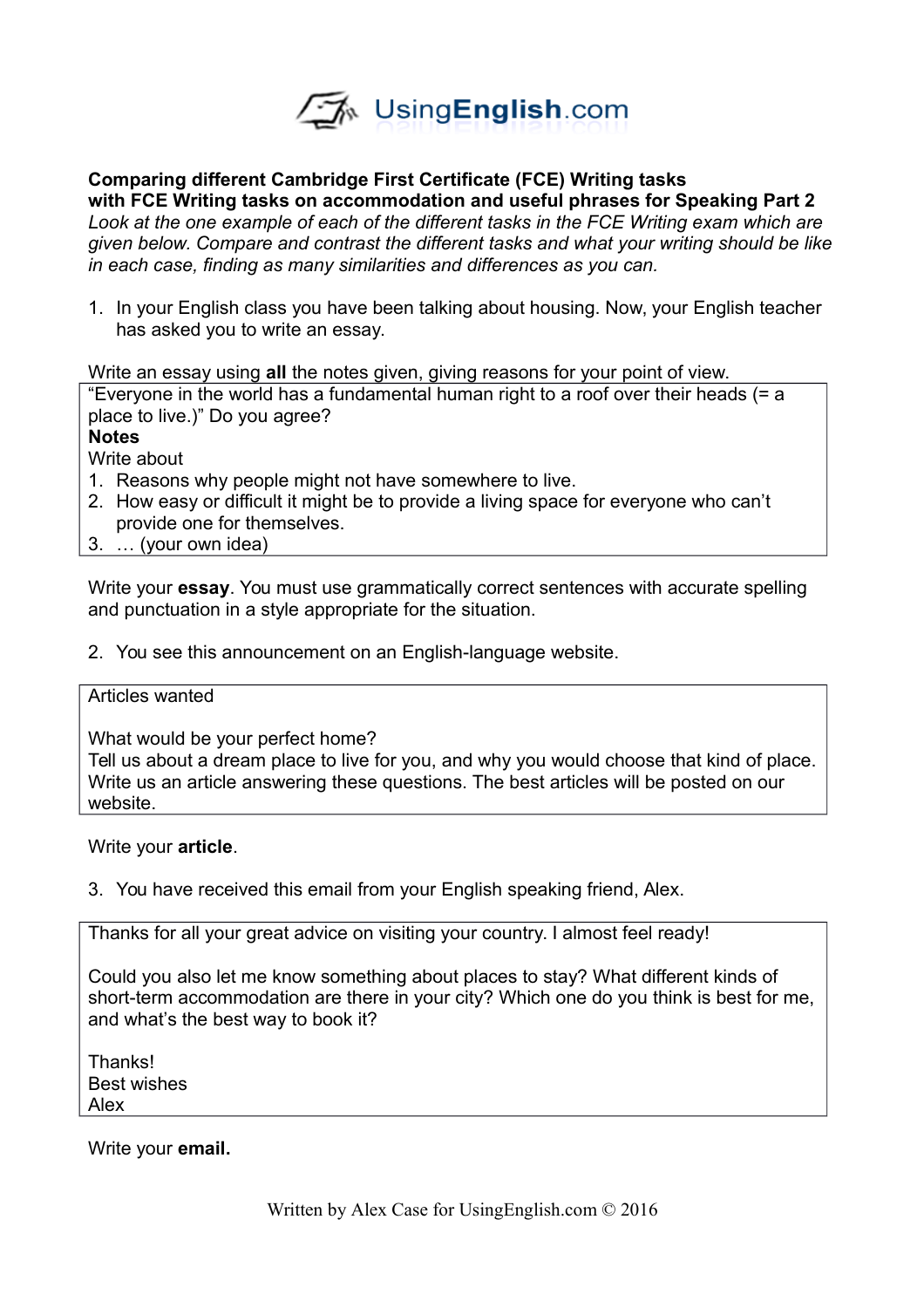

4. You have seen this advertisement in your local English language newspaper.

## **Hosting overseas students**

Do you want to practice your English at home? Would you like to help make foreign guests welcome in your country?

We need host families for students who will attend our language school next summer. If you are interested in hosting a foreign student for two to four weeks in August, write to Mr Case, including:

- **-** why you are interested in hosting a foreign student
- **-** what will be available for them in your home
- **-** what things you could do together with the foreign guest

# Write your **letter of application.**

5. You recently saw this notice on an English-language website.

## Reviews wanted.

The best hotel I have ever stayed in!

Have you stayed somewhere nice that you think other readers would like too? Write us a review of the hotel. You should include information on:

- where it is
- why you liked it
- who you would recommend it to

The best reviews will be posted on the website next month.

Write your **review**.

- 6. Your college is thinking about opening a new student dorm (= student halls) especially for exchange students who come there from abroad to study for one year. Your English teacher has asked you to write a report giving your suggestions about:
- how big the dorm should be.
- what facilities it needs to have.
- how much it should cost students.

# Write your **report**.

*Try to use as many different comparing and contrasting phrases as you can to find things in common and contrasts between the tasks above and what you need to do to write those genres. If you run out of ideas or your teacher tells you to, look at the next page for topics you could speak about.*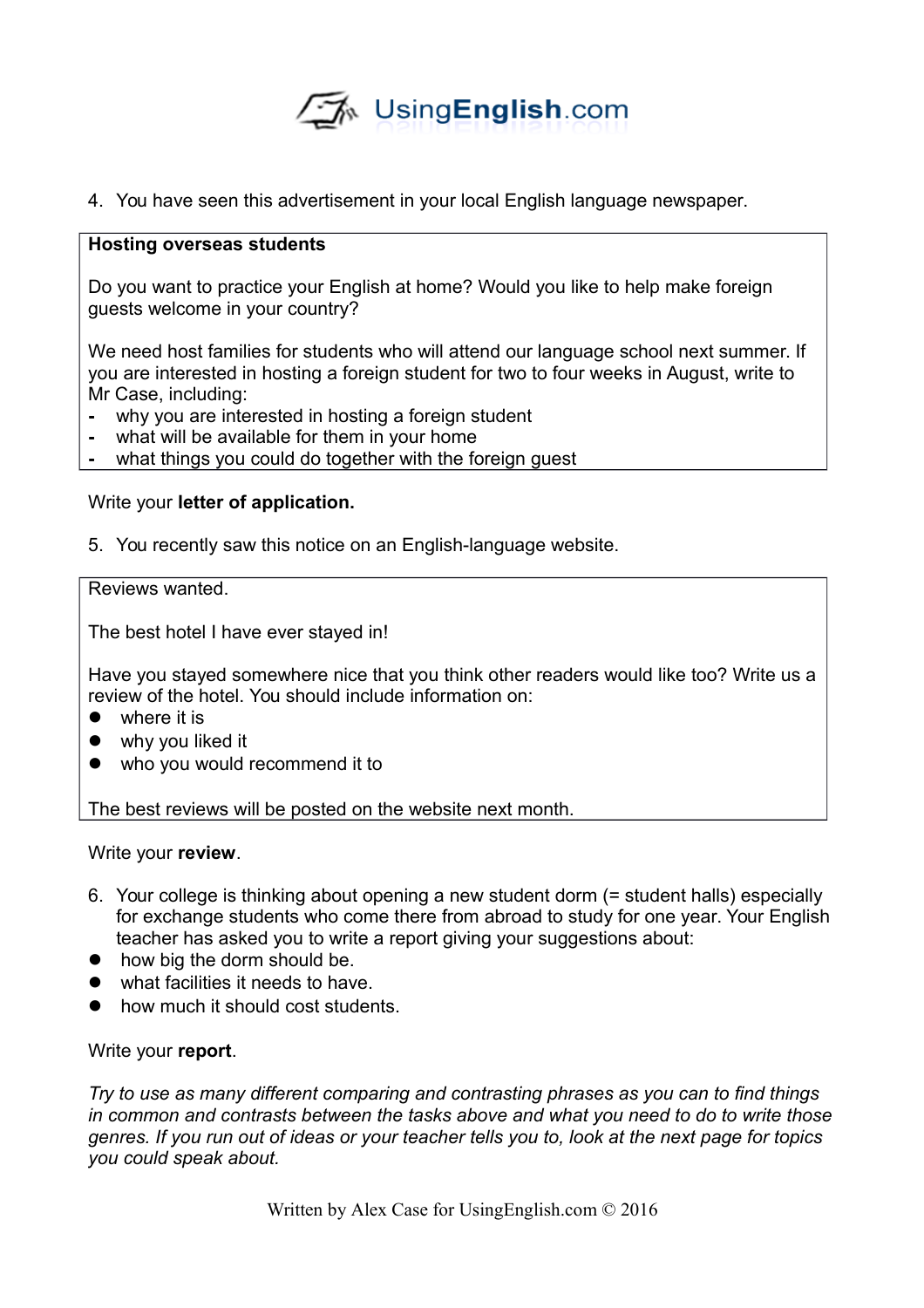

# **Possible similarities and differences between FCE Writing tasks**

- Expressions that you can almost always use when you write that kind of task
- Final paragraph
- Final sentence
- First sentence
- First paragraph
- Formality
- How easy or difficult they are
- How similar your answer can be every time you try that kind of question
- How different each answer needs to be every time you see that kind of task in the exam
- How to show that you know high-level language/ How to show off your knowledge of advanced language/ How to impress the examiner
- Length
- Organisation/ Structure/ Paragraphing
- Planning process (brainstorming etc)
- Things that you shouldn't do
- Titles and headings
- What is difficult about writing answers to that kind of task
- What is easy about writing an answer to that kind of task
- What you have to do to achieve what the task asks you to do
- What the reader should get from your writing by reading it/ The purpose of writing that thing

*Use the language on one of the lines below to compare at least two different kinds of FCE Writing tasks each time, e.g. a report and an essay. Some lines can refer to three or more different kinds of task because of similarities between some or all of the tasks. Each sentence must have a different comparing/ contrasting phrase, in other words you can't use "*but*" each time.*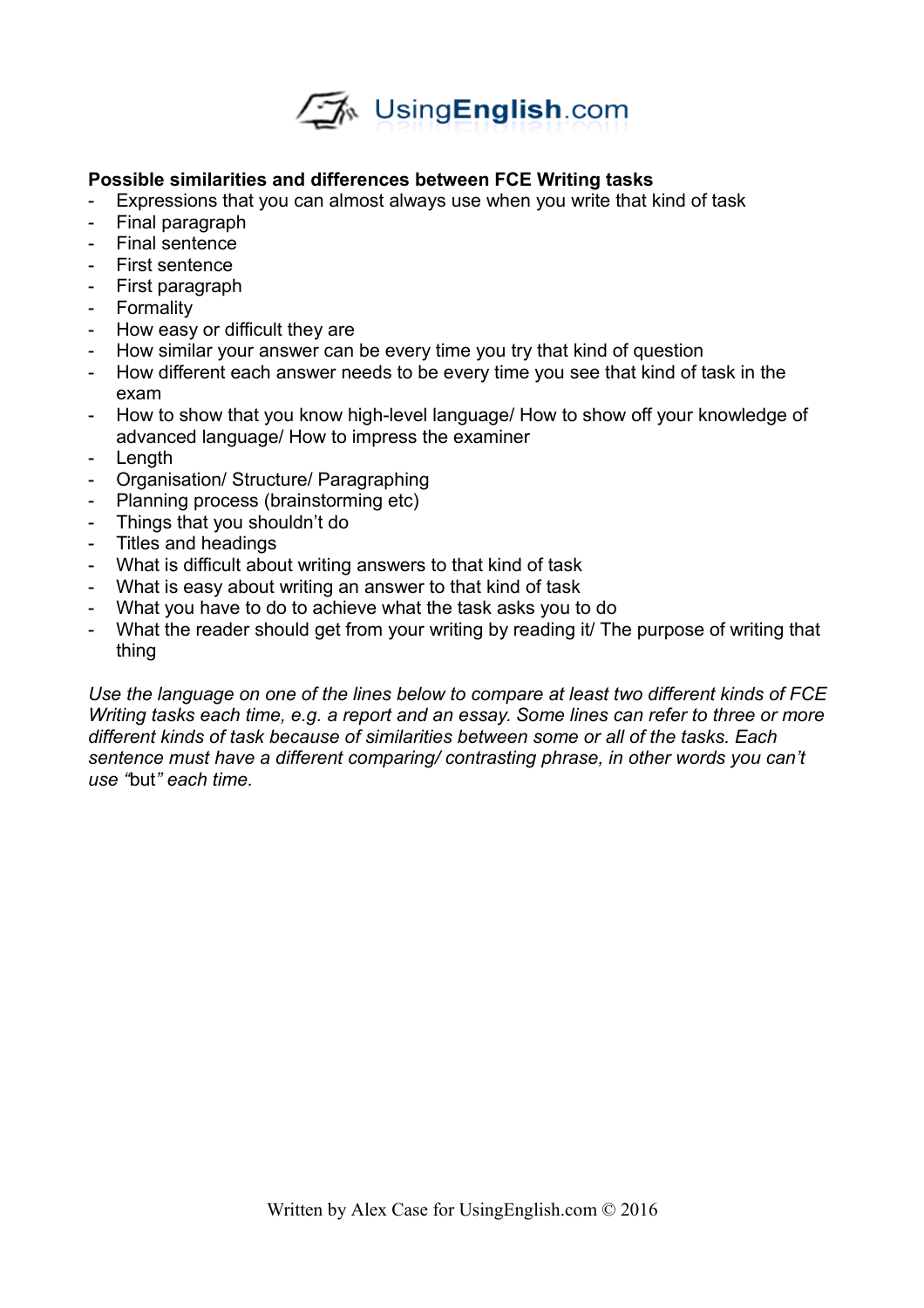

## **Statements about different genres in FCE Writing**

the reader should be convinced by your arguments and change their mind if they had a different opinion/ the reader should just be interested in what you write about and want to read to the end

the reader should understand why you made the recommendations that you made and accept them/ the reader should know whether they would like the thing that you are describing or not

needs an interesting title/ can have quite a boring title

has section headings/ has paragraphs starting with expressions showing the topic like "Turning to…" and "As for…"

you can impress the examiner with your knowledge of informal English such as idioms/ you can impress the examiner with your knowledge of formal fixed phrases that are always used in that kind of writing

the first sentence should get the reader's attention and make them interested in reading more

if you include data, you will need to make up the figures and how you found them out/ if you include data, it should be something that you could realistically know

it's very important to stay on topic and answer the questions in the task

different levels of formality can be okay as long as you are consistent

planning the organisation of the writing is very quick and easy

can start with a single sentence and then move onto a new paragraph

a memorable last line is nice

needs strong, colourful language like "wonderful", "awful" and "definitely"/ should have quite reasonable, academic-sounding language like "considerable" and "probably"

*Compare your ideas with those on the next page. Other contrasts might be possible, so please check with your teacher if you have included other contrasting language and/ or statements about different FCE Writing tasks.*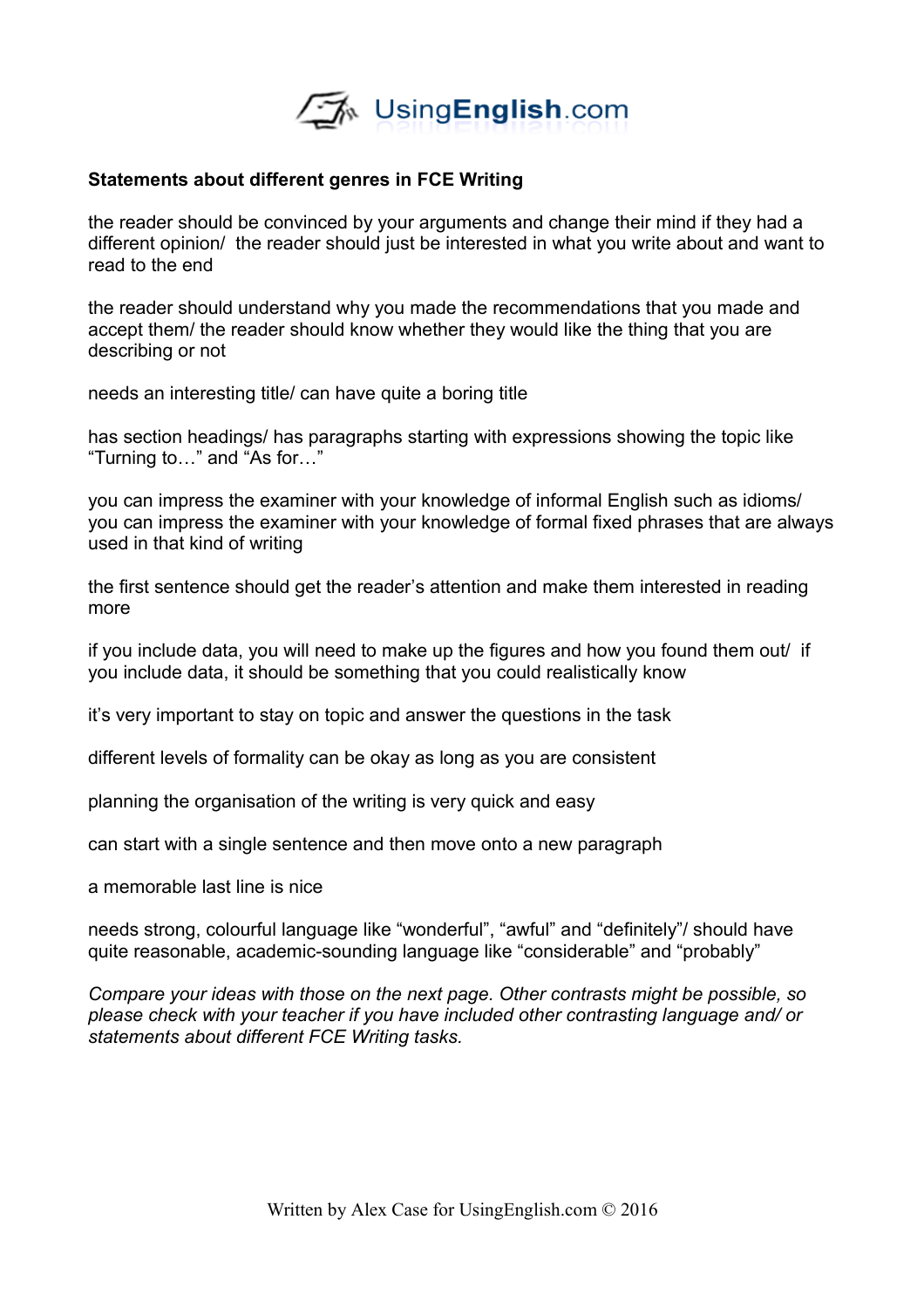

#### **Suggested answers**

In an essay the reader should be convinced by your arguments and change their mind if they had a different opinion. In contrast, with an article the reader should just be interested in what you write about and want to read to the end.

In an essay the reader should understand why you made the recommendations that you made and accept them but with a review the reader should know whether they would like the thing that you are describing or not.

An article needs an interesting title whereas a report can have quite a boring title.

The most obvious difference between a report and an essay is that a report has section headings but an essay has paragraphs starting with expressions showing the topic like "Turning to…" and "As for…"

The most important difference between an email and a letter is that in an email you can impress the examiner with your knowledge of informal English such as idioms whereas in a letter you can impress the examiner with your knowledge of formal fixed phrases that are always used in that kind of writing.

In both an article and a review the first sentence should get the reader's attention and make them interested in reading more.

One small but important contrast between a report and an article is that if you include data in a report, you will need to make up the figures and how you found them out but if you do so in an essay, it should be something that you could realistically know.

It's very important to stay on topic and answer the questions in the task in a report, letter, email, essay, review and article.

In an article different levels of formality can be okay as long as you are consistent, and the same thing is true for a review.

Planning the organisation of the writing is very quick and easy for an email, a letter, a review, and a report as well.

An email can start with a single sentence and then move onto a new paragraph, and so can a letter.

A memorable last line is nice in an article, and in a review too.

The biggest difference between a review and an essay is that a review needs strong, colourful language like "wonderful", "awful" and "definitely" but an essay should have quite reasonable, academic-sounding language like "considerable" and "probably".